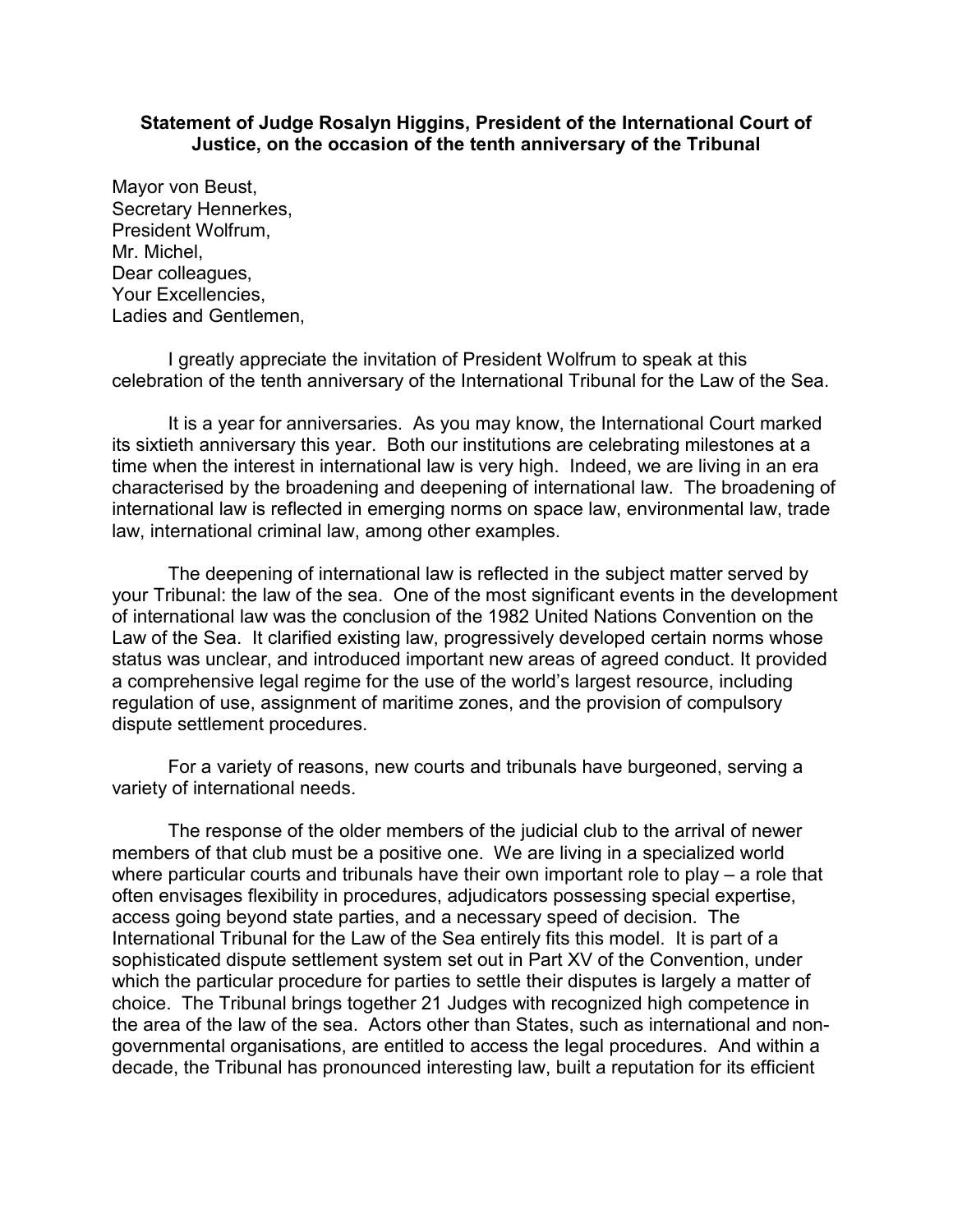and speedy management of cases and shown innovative use of information technology.

This growth in the number of new courts and tribunals has generated a certain concern about the potential for a lack of consistency in the enunciation of legal norms and the attendant risk of fragmentation. Yet these concerns have not proved significant. The general picture has been one of important courts, like this Tribunal, dealing with specialised legal issues of the first rank of significance, and seeing the necessity of nonetheless locating themselves within the embrace of general international law. Over the past decade, ITLOS has regularly referred to the Judgments of the International Court with respect to questions of international law and procedure. The International Court, for its part, has been following the Tribunal's work closely, and especially its already well-developed jurisprudence on provisional measures. Our Statute clearly states in Article 38 that the Court can look to "judicial decisions" as a subsidiary means for the determination of rules of law and the Judges do familiarise themselves with the jurisprudence of leading international courts, such as ITLOS.

The potential for fragmentation should not be exaggerated. Parties prefer to submit their disputes for settlement to bodies whose decisions are characterised by consistency, both within that body's own jurisprudence and with the decisions of other international bodies confronted with analogous issues of law and fact. There is an incentive for international decision-makers to pay careful attention to the work of their colleagues. Given that the ICJ is a court of general jurisdiction, there is inevitably some overlap in subject matter. What is striking is not the differences between the international courts and tribunals, but the efforts at compliance with general international law, even within the context of specialized institutional treaties. This is as true of the law of the sea as it is of human rights law and environmental law issues: these and other themes may, in today's world, be adjudicated upon in one or more judicial bodies.

The atmosphere of mutual respect that prevails between our two judicial institutions is assisted by Article 4 of the Agreement on Cooperation and Relationship between ITLOS and the United Nations, which facilitates through the UN the regular exchange of information and documents of mutual interest. The better we understand each other, the better we serve our common goal of a mutually reinforcing corpus of international law in the settlement of international legal disputes.

Both the International Court and the Tribunal are committed to resolving disputes by peaceful means, a goal that is enshrined in our constitutive instruments. It should not be thought that disputes over maritime issues are one category of cases, and disputes that endanger the maintenance of international peace and security, in the terms of Article 33 of the UN Charter, are another. Disputes about entitlement to the use of the ocean or the delimitation of a maritime zone are not always peaceful and can cause high tensions, often regional. They can create bitter political relations or be perceived as threatening ways of life that have existed for centuries. Sometimes a judicial institution can, in providing an impartial pronouncement on the underlying claims, defuse these high tensions.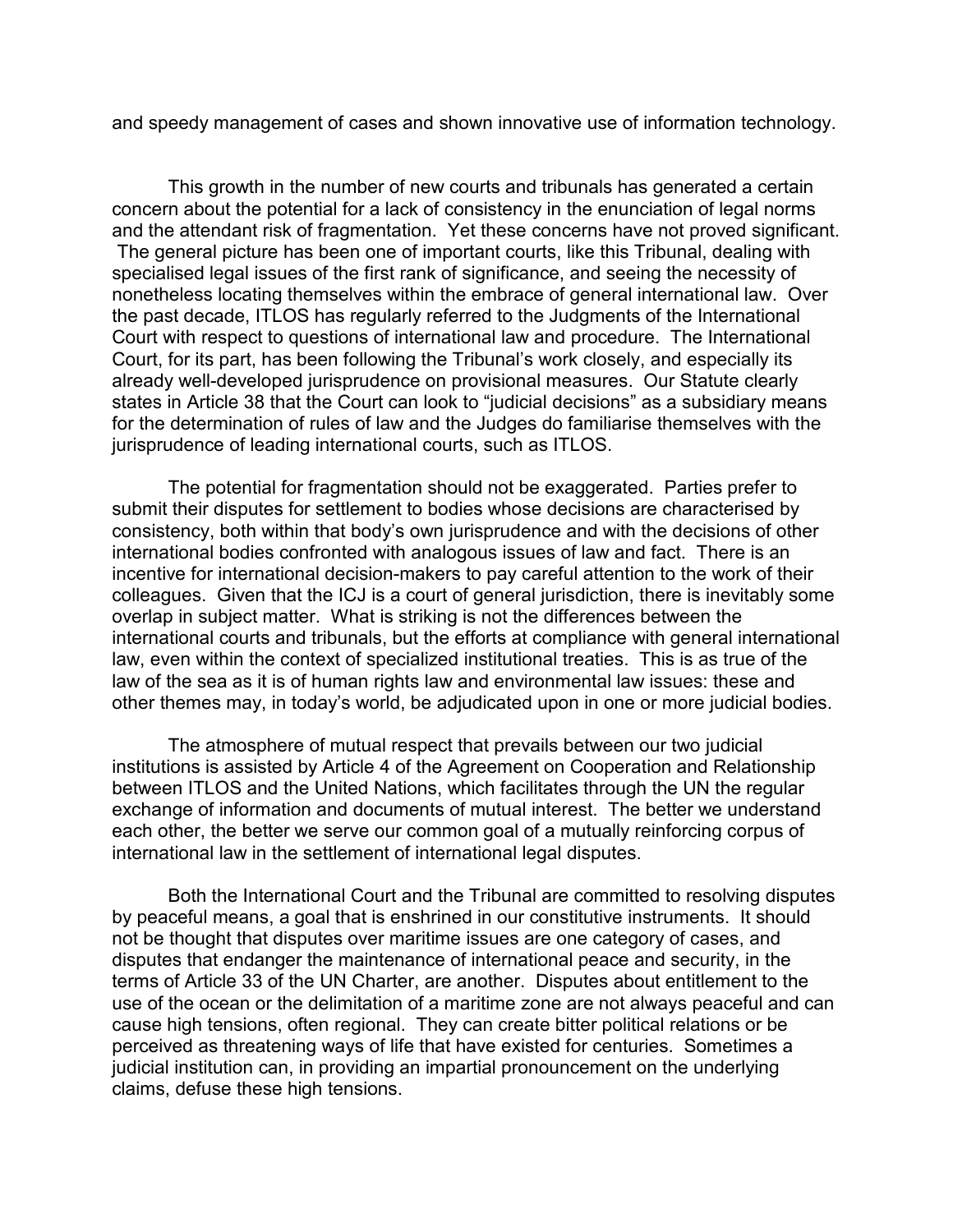We also share a commitment to keeping sight of human values in our judicial decisions. Recent Judgments on prompt release at this Tribunal have found that: international law does not permit excessive force or wanton violence in stopping, inspecting or arresting vessels at sea (Saiga No. 2); the duty to release arrested crew members promptly on a reasonable bond means that they must be permitted to the leave the country (The "Camouco" case); the flag State can make claims not only for direct injuries to its own legal rights but also for injuries to ship, crew and cargo regardless of the nationality of the individuals who have suffered those losses (Saiga No. 2).

The experience of most international courts is to start slowly and steadily build their docket. The most important factor in this formative stage of the life of a new judicial institution is confidence-building — providing that core predictability that distinguishes law from politics, but doing so in a way that is responsive to the legitimate needs and expectations of the international community. Everyone has the greatest respect for the judicial work of this Tribunal. Indeed, multilateral treaties drafted after 1996 have adopted provisions enabling the referral of disputes to the regime established by the UN Convention on the Law of the Sea. We are seeing the development of a multifaceted system for the settlement of law of the sea-related disputes, with ITLOS as an important player.

Interestingly, the very first cases heard by the Permanent Court of International Justice and the International Court of Justice involved the law of the sea: the S.S. Wimbledon case in 1923 and the Corfu Channel case in 1947. Disputes of this nature have regularly appeared on our docket. But the different scopes of the jurisdiction ratione personae and ratione materiae of the International Court and the Tribunal suggest that our roles are actually quite differentiated, and this will most likely become more striking over time as the Tribunal's jurisprudence develops. Only States can come before the International Court in contentious disputes. With respect to advisory opinions, United Nations organs and certain specialised agencies may have access to the Court. In contrast, the Tribunal is open to various non-state actors. The European Community is currently a party in a dispute before a special chamber. The Sea-Bed Disputes Chamber has an even broader range of potential parties.

As regards jurisdiction ratione materiae, the competence of the International Court is both wider and narrower than that of the Tribunal. On the one hand, the International Court is the only international judicial body to possess general subject matter jurisdiction. On the other hand, in law of the sea matters there are several categories of cases which could be brought to the Tribunal but which could not  $\sim$  or only with difficulty — be brought to the International Court, such as the cases referred to in Article 187, paragraphs (b) to (e) of the UN Convention on the Law of the Sea, which are intended to be resolved by the Seabed Disputes Chamber. Further, even in cases where the International Court could have subject matter jurisdiction, the drafters of the UN Convention clearly expressed a preference for the Tribunal to handle disputes over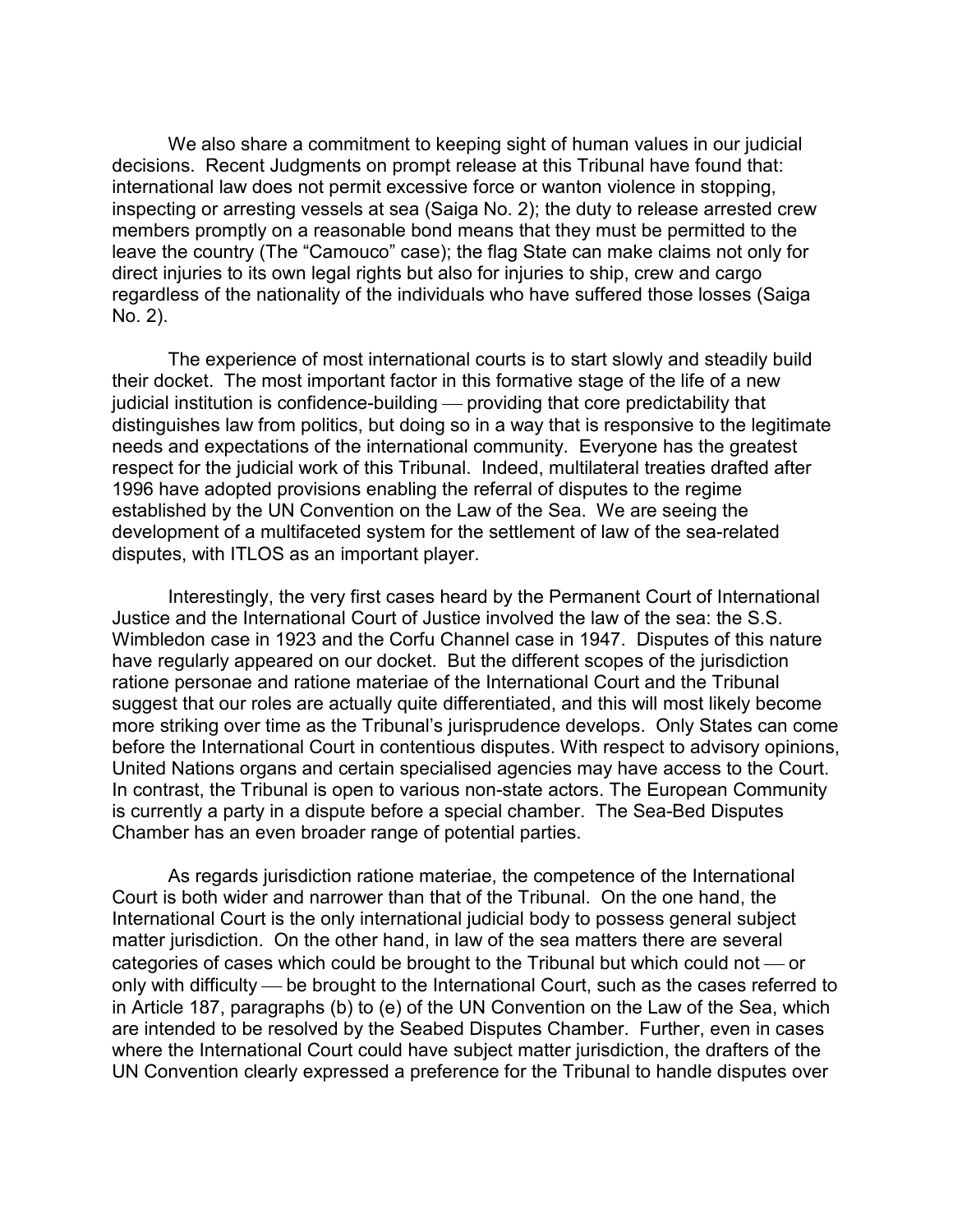the prompt release of vessels or the indication of provisional measures pending the constitution of an arbitral tribunal in Articles 290 and 292.

Cases involving the law of sea continue to come before the International Court, but they are rarely concerned with purely maritime issues. Since the Tribunal started functioning, the International Court has decided several cases where the question of territorial title was anterior to the issue of maritime delimitation, such as Land and Maritime Boundary between Cameroon and Nigeria 1998, Kasiliku/Sedudu Island (Botswana/Namibia) 1999, Maritime Delimitation and Territorial Questions between Qatar and Bahrain 2001, and Frontier Dispute (Benin/Niger) 2005. In the Fisheries Jurisdiction case between Spain and Canada, we had to consider in addition to the general law of jurisdiction on the high seas, the Northwest Atlantic Fisheries Organization's regime and regulations and the law of the European Union. In the event, we found that we did not have jurisdiction in that case because of reservations that had been made. In terms of our current docket, there are two cases concerning a "pure" maritime delimitation: Maritime Delimitation between Nicaragua and Honduras in the Caribbean Sea and Maritime Delimitation in the Black Sea (Romania v. Ukraine). There is one case involving a mixture of territorial and maritime issues: Territorial and Maritime Dispute (Nicaragua v Colombia). And there is the Dispute regarding Navigational and Related Rights brought by Costa Rica against Nicaragua regarding the exercise and enjoyment of rights on the San Juan River.

We and our sister Court, the Law of the Sea Tribunal, are both working towards the same goals. Nine years ago, the former Legal Adviser of the United Nations  $\sim$  so closely involved in the establishment of this Tribunal — and eminent German former ICJ Judge, Carl-August Fleischhauer, wrote an article on "The Relationship between the ICJ and the Newly Created ITLOS". He noted the areas of jurisdictional overlap, but also stressed the differences between the judicial institutions. He urged both bodies to be mindful and respectful of each other's jurisprudence., saying: "Of course, where there is an overlapping competence, there is the possibility of conflict; but there also is the possibility of a respectful co-existence".[1](#page-3-0) What is already clear is the respect, Mr. President, that your Tribunal has from your international judicial colleagues.

Mayor von Beust, Secretary Hennerkes, President Wolfrum, Mr. Michel, Dear colleagues, Your Excellencies, Ladies and Gentlemen,

In the name of all the Members of the International Court of Justice, it gives me great pleasure to participate in the celebrations for the tenth anniversary of the International Tribunal for the Law of the Sea. One decade is a relatively short time in

<span id="page-3-0"></span><sup>&</sup>lt;sup>1</sup> Carl-August Fleischhauer, "The Relationship Between the International Court of Justice and the Newly Created International Tribunal for the Law of the Sea", (1997) 1 *Max Planck Yearbook of United Nations Law* 327, 333.